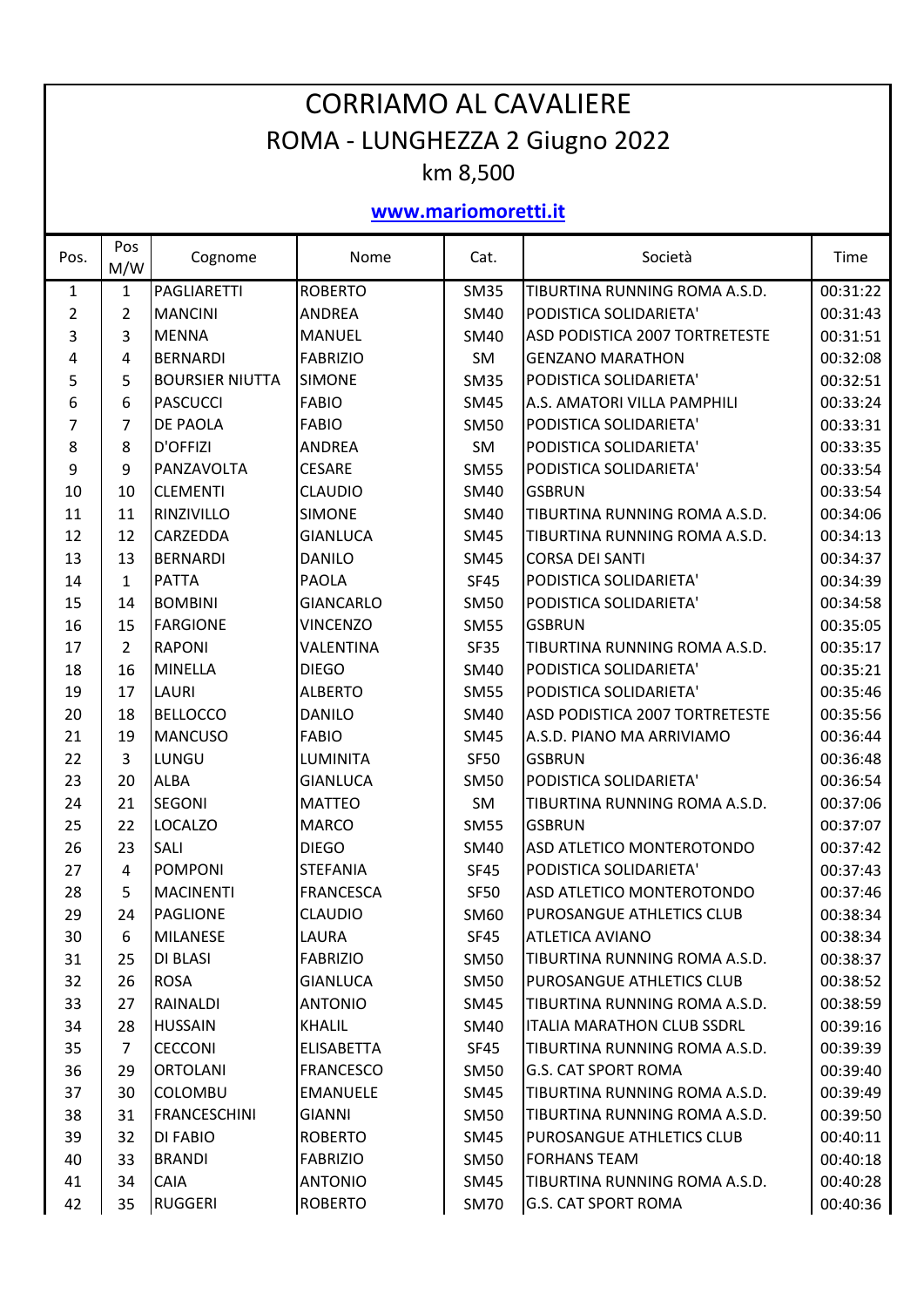| 43 | 36 | SABATINI              | ANGELO                | <b>SM45</b> | TIBURTINA RUNNING ROMA A.S.D.      | 00:40:47 |
|----|----|-----------------------|-----------------------|-------------|------------------------------------|----------|
| 44 | 37 | CARRERA               | <b>FRANCO</b>         | <b>SM50</b> | TIBURTINA RUNNING ROMA A.S.D.      | 00:40:50 |
| 45 | 38 | DE LELLIS             | <b>MAURIZIO</b>       | SM60        | PODISTICA SOLIDARIETA'             | 00:41:26 |
| 46 | 39 | <b>ALFANI</b>         | <b>ENRICO</b>         | <b>SM45</b> | PODISTICA SOLIDARIETA'             | 00:41:31 |
| 47 | 8  | PENNESE               | CARMELA               | <b>SF50</b> | A.S.D. GO RUNNING                  | 00:41:35 |
| 48 | 40 | DI STEFANO            | <b>ANGELO</b>         | <b>SM45</b> | TIBURTINA RUNNING ROMA A.S.D.      | 00:41:43 |
| 49 | 9  | <b>GONIEWICZ</b>      | <b>JUSTYNA ALINA</b>  | SF35        | TIBURTINA RUNNING ROMA A.S.D.      | 00:41:58 |
| 50 | 41 | <b>BRANCHESI</b>      | VALERIO               | <b>SM45</b> | PODISTICA SOLIDARIETA'             | 00:42:00 |
| 51 | 42 | <b>PULITO</b>         | <b>CHRISTIANO</b>     | <b>SM50</b> | TIBURTINA RUNNING ROMA A.S.D.      | 00:42:21 |
| 52 | 43 | <b>FIASCHETTI</b>     | <b>ANDREA</b>         | <b>SM50</b> | TIBURTINA RUNNING ROMA A.S.D.      | 00:42:38 |
| 53 | 44 | <b>TESTA</b>          | <b>VINCENZO</b>       | <b>SM65</b> | A.S.D. ESERCITO CECCHIGNOLA        | 00:42:44 |
| 54 | 45 | <b>COCCIA</b>         | <b>GIOVAMBATTISTA</b> | <b>SM50</b> | <b>LBM SPORT TEAM</b>              | 00:43:08 |
| 55 | 46 | MOZZETTA              | <b>CLAUDIO</b>        | <b>SM45</b> | PODISTICA SOLIDARIETA'             | 00:43:19 |
| 56 | 47 | D'AGNANO              | ANGELO                | <b>SM45</b> | TIBURTINA RUNNING ROMA A.S.D.      | 00:43:29 |
| 57 | 48 | <b>PINNA</b>          | <b>ANTONELLO</b>      | <b>SM50</b> | A.S.D. GO RUNNING                  | 00:43:34 |
| 58 | 49 | <b>DELLA PORTELLA</b> | <b>MAURIZIO</b>       | <b>SM50</b> | TIBURTINA RUNNING ROMA A.S.D.      | 00:43:46 |
| 59 | 50 | <b>BOVE</b>           | <b>ANIELLO</b>        | <b>SM45</b> | TORRE ANNUNZIATA - TRECASE RUN     | 00:43:46 |
| 60 | 51 | <b>ANTONICOLI</b>     | <b>MAURO</b>          | <b>SM45</b> | TIBURTINA RUNNING ROMA A.S.D.      | 00:43:54 |
| 61 | 10 | D'ARDIBALE            | <b>FIORELLA</b>       | <b>SF55</b> | ASD ATLETICO MONTEROTONDO          | 00:44:11 |
| 62 | 52 | <b>MAGGIORI</b>       | <b>ANDREA</b>         | <b>SM55</b> | ASD ATLETICO MONTEROTONDO          | 00:44:26 |
| 63 | 53 | <b>BUCHICCIO</b>      | <b>RENATO</b>         | SM60        | A.S.D. GO RUNNING                  | 00:44:52 |
| 64 | 54 | <b>BONARRIGO</b>      | <b>MARCO</b>          | <b>SM55</b> | <b>RUNCARD</b>                     | 00:44:57 |
| 65 | 55 | <b>DONATONE</b>       | <b>SERGIO</b>         | <b>SM50</b> | ATL. COLOSSEO 2000                 | 00:44:57 |
| 66 | 11 | <b>GESSINI</b>        | <b>MICHAELA</b>       | <b>SF50</b> | <b>ITALIA MARATHON CLUB SSDRL</b>  | 00:44:57 |
| 67 | 56 | <b>TERRONE</b>        | <b>PAOLO</b>          | <b>SM55</b> | PODISTICA SOLIDARIETA'             | 00:45:26 |
| 68 | 57 | <b>MELONI</b>         | <b>LUCIANO</b>        | <b>SM55</b> | ITALIANA RUNNING A.S.D.            | 00:45:29 |
| 69 | 12 | <b>DELLA BELLA</b>    | <b>TANIA</b>          | <b>SF45</b> | A.S.D. GO RUNNING                  | 00:45:47 |
| 70 | 13 | <b>IANNILLI</b>       | VALENTINA             | SF          | PUROSANGUE ATHLETICS CLUB          | 00:45:49 |
| 71 | 58 | <b>BINNELLA</b>       | MASSIMILIANO          | <b>SM45</b> | TIBURTINA RUNNING ROMA A.S.D.      | 00:45:51 |
| 72 | 59 | <b>MARCUCCI</b>       | ALESSANDRO            | <b>SM45</b> | TIBURTINA RUNNING ROMA A.S.D.      | 00:45:59 |
| 73 | 60 | D'ABBIERI             | PIETRO PAOLO          | <b>SM50</b> | TIBURTINA RUNNING ROMA A.S.D.      | 00:46:20 |
| 74 | 61 | VENTURA               | ALESSANDRO            | SM45        | PODISTICA SOLIDARIETA'             | 00:46:21 |
| 75 | 62 | <b>BUMBACA</b>        | <b>MICHELE</b>        | <b>SM55</b> | TIBURTINA RUNNING ROMA A.S.D.      | 00:46:55 |
| 76 | 14 | <b>TESTA</b>          | LAURA                 | SF45        | <b>RUNCARD</b>                     | 00:46:58 |
| 77 | 15 | <b>BRACCIALE</b>      | <b>MARIA PAOLA</b>    | SF45        | ASD ATLETICO MONTEROTONDO          | 00:47:41 |
| 78 | 16 | <b>MANNESCHI</b>      | <b>NICOLETTA</b>      | SF50        | TIBURTINA RUNNING ROMA A.S.D.      | 00:48:07 |
| 79 | 17 | <b>ZERVOS</b>         | THI KIM THU           | <b>SF55</b> | <b>FORHANS TEAM</b>                | 00:48:26 |
| 80 | 63 | <b>MASTRODONATO</b>   | <b>MARCO</b>          | SM40        | ASD PODISTICA 2007 TORTRETESTE     | 00:48:48 |
| 81 | 18 | REALI                 | <b>ILARIA</b>         | <b>SF50</b> | A.S.D. PIANO MA ARRIVIAMO          | 00:49:17 |
| 82 | 19 | <b>MARCHETTI</b>      | <b>CLAUDIA</b>        | <b>SF50</b> | PODISTICA SOLIDARIETA'             | 00:49:27 |
| 83 | 20 | <b>TRULLI</b>         | <b>MARIA ELENA</b>    | SF55        | PODISTICA SOLIDARIETA'             | 00:49:50 |
| 84 | 21 | PELLEGRINI            | <b>MARINA</b>         | <b>SF55</b> | <b>ITALIA MARATHON CLUB SSDRL</b>  | 00:49:59 |
| 85 | 64 | <b>BUONFIGLIO</b>     | ROCCO MICHELE         | <b>SM70</b> | PODISTICA SOLIDARIETA'             | 00:50:59 |
| 86 | 22 | <b>FADLON</b>         | SALLY                 | SF35        | TIBURTINA RUNNING ROMA A.S.D.      | 00:51:06 |
| 87 | 65 | <b>BESTIACO</b>       | <b>MARINO</b>         | SM65        | <b>FORHANS TEAM</b>                | 00:51:17 |
| 88 | 66 | DE ZULIANI            | ALESSANDRO            | SM50        | A.S.D. PIANO MA ARRIVIAMO          | 00:52:06 |
| 89 | 67 | <b>PROIETTI</b>       | <b>VALTER</b>         | <b>SM55</b> | <b>RUNCARD</b>                     | 00:52:09 |
| 90 | 68 | <b>SIMONELLI</b>      | <b>GIULIANO</b>       | <b>SM75</b> | A.S.D. RUNNING EVOLUTION           | 00:53:32 |
| 91 | 23 | <b>BOVE</b>           | <b>VALENTINA</b>      | SF45        | <b>S.S. LAZIO ATLETICA LEGGERA</b> | 00:55:29 |
| 92 | 69 | <b>CERAUDO</b>        | MASSIMILIANO          | SM45        | TIBURTINA RUNNING ROMA A.S.D.      | 00:56:06 |
| 93 | 24 | D'AVELLO              | LOLA                  | SF35        | X-SOLID SPORT LAB ASD              | 00:56:29 |